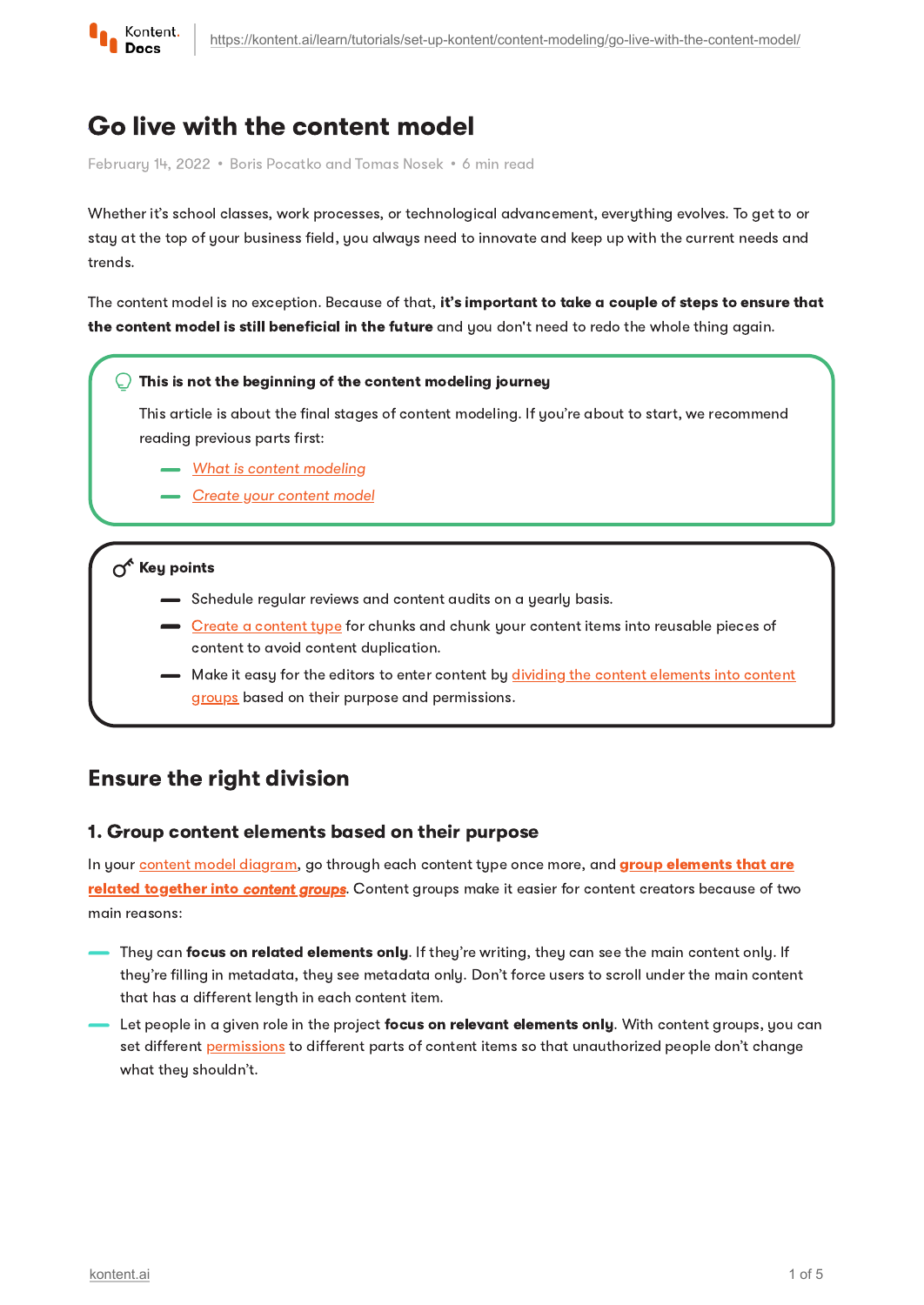

| <b>O PREVIEW</b><br><b>ADD TASK</b><br>$\triangledown$<br>$\rightarrow$ CHANGE WORKFLOW                                                                                                                        | <b>BRA MORE ACTIONS</b> |
|----------------------------------------------------------------------------------------------------------------------------------------------------------------------------------------------------------------|-------------------------|
| Content item name<br><b>Structured writing</b>                                                                                                                                                                 |                         |
| Content $\mathbb{C}$<br>Publishing<br>• Web metadata<br>Category                                                                                                                                               |                         |
| $\sqrt{ }$ Required<br>Title<br>ド<br>Provide a title of the article.<br>Structured Writing Needs Structured Kontent                                                                                            |                         |
| Body<br>Keep the article structured with concise paragraphs complemented with headlines that will help the reader navigate through<br>the article's content.<br><b>Structuring Your Writing is Wise Advice</b> |                         |

How content groups look when editing a content item

### 2. Crumble content into smaller pieces

In coffee, the smallest assembly pieces are coffee grounds. In insurance, they can be insurance parameters. In content modeling, the smallest reusable pieces are chunks. Chunks are another content type that holds a piece of content that's reused in multiple places.

 $(\boldsymbol{\cdot})$  Chunking is also sometimes used to describe grouping of elements. In this tutorial, this term describes breaking down of complex content types into smaller, reusable content pieces.

If you re-use content or you find an embedded set of elements with a strong intent (for example, CTAs, tasks, steps, diagrams, infographics, or quotes), chunk it.

- 1. Create a [content](https://kontent.ai/learn/tutorials/manage-kontent/content-modeling/create-and-delete-content-types/) type, for example, named Chunk.
- 2. If you set *[limitations](https://kontent.ai/learn/tutorials/manage-kontent/content-modeling/configure-limitations-in-content-types/) to different elements*, typically in rich text, ensure that Chunk is allowed.

Then, when you create content that will be reused or when you want to copy and paste content from an existing content item:

- 1. Create a chunk instead a [content](https://kontent.ai/learn/tutorials/write-and-collaborate/create-content/introducing-content-items/) item based on the Chunk content type.
- 2. Create the content in the chunk.
- 3. Link both target [content](https://kontent.ai/learn/tutorials/write-and-collaborate/create-content/compose-content-in-rich-text/#a-adding-content-items) items to the chunk.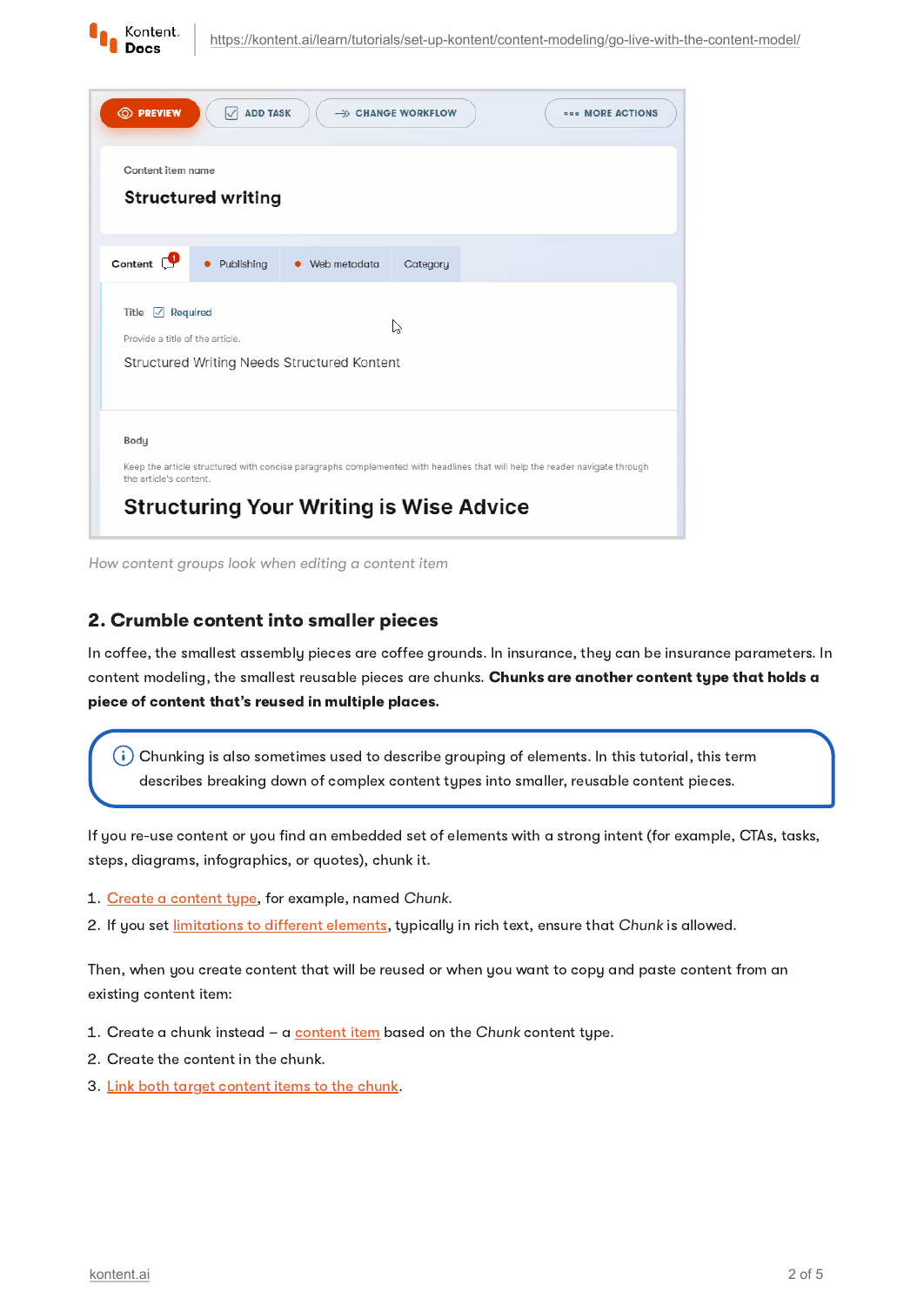



A repeated text is reused, and when it's changed later, you change it in one place only

However, try to keep 2–3 levels of content nesting (for chunks and content items) at most. More levels lead to losing the context when going through a content item.

#### Best practices on chunking

If chunking got your interest, read more on this topic. We recommend:

- [Want Content That's More Usable & Reusable? Chunk It](https://contentmarketinginstitute.com/2017/08/content-usable-reusable/)<sup>7</sup> by Marcia Riefer Johnston, which contains examples, a task, and a video regarding chunking content
- How will content chunks improve your content model for a headless  $CMS<sup>C</sup>$  by our own Boris Pocatko on our Content [Modeling](https://kontent.ai/content-modeling-hub) Hub<sup>c</sup>, which explains chunking in more detail

You can also use **[schema.org](http://schema.org/) C** to make sure you didn't miss any essential elements. However, mirroring the whole object structure is usually not necessary.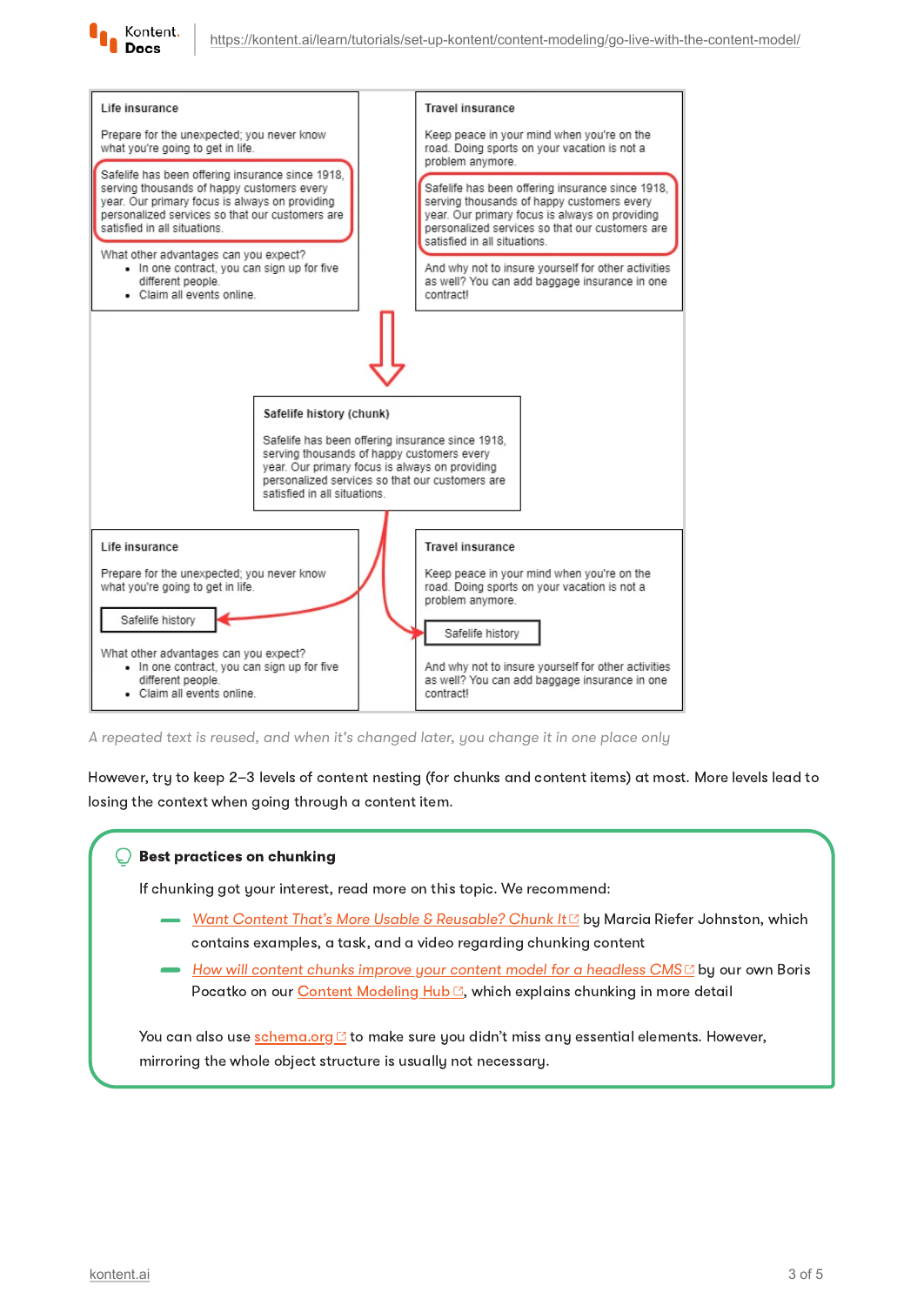

## Stay relevant

#### 3. Verify your content model responds to your needs

Once you create the first iteration of your model, take a step back and **check if the content model** addresses your requirements. Both re-platforming and new implementations usually come with a checklist of pain points or requirements. Double-check if the new model is addressing them.

Use a spreadsheet to list:

- **-** Requirements
- Pain points
- Internal and external stakeholder needs
- **Usability**
- Support of the customer journeys

Then, map your content types (or even content items) to them. This way you can keep track of how, for example, your metadata is able to help you to support your customer journeys. Remove everything nonessential.

#### 4. Ensure your content model won't become a burden

As needs change over time, it's important to schedule yearly content audits and reviews of the content model. Audits prevent content to ROT (to become redundant, outdated, and full of trivial content), which is essential so that you don't need to repeat the whole process from the beginning, and the model still brings you the biggest value possible.

We recommend creating some sort of a reminder. For example, a recurring calendar event to that part of the year when you can devote some time to the revision.